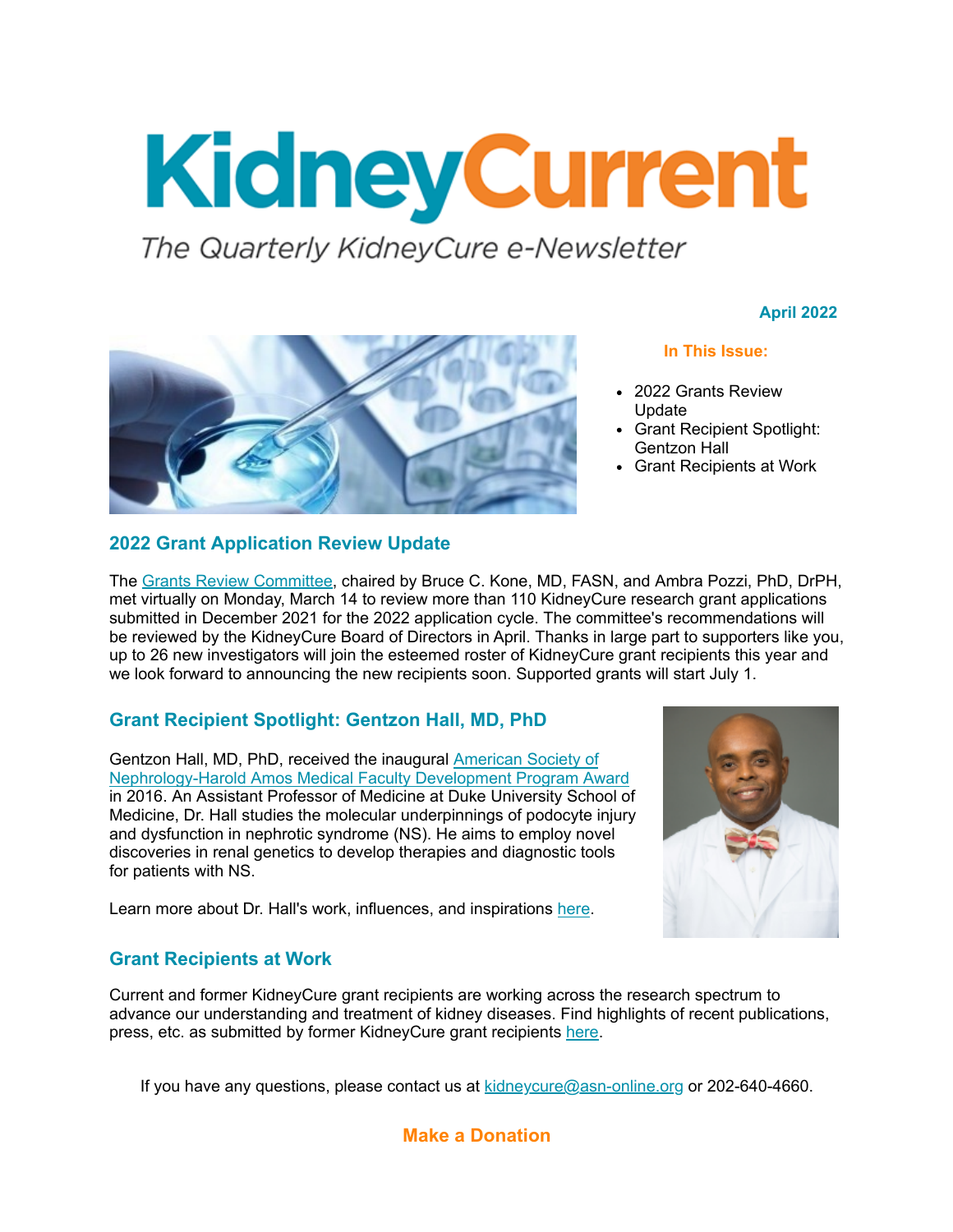

**American Society of Nephrology** 1401 H Street, NW, Suite 900 | Washington, DC 20005 [www.asn-online.org](http://send.asn-online.org/link.cfm?r=gFv-noe244TujwwtKtNDpg~~&pe=M2NbFHzOqTT7FZ7ojZli1Ubf45GNM8Hd4DqYdOS900UQKwGf0mUA3GQGroqWhUmQ&t=INSERT_TRACKING_ENCID)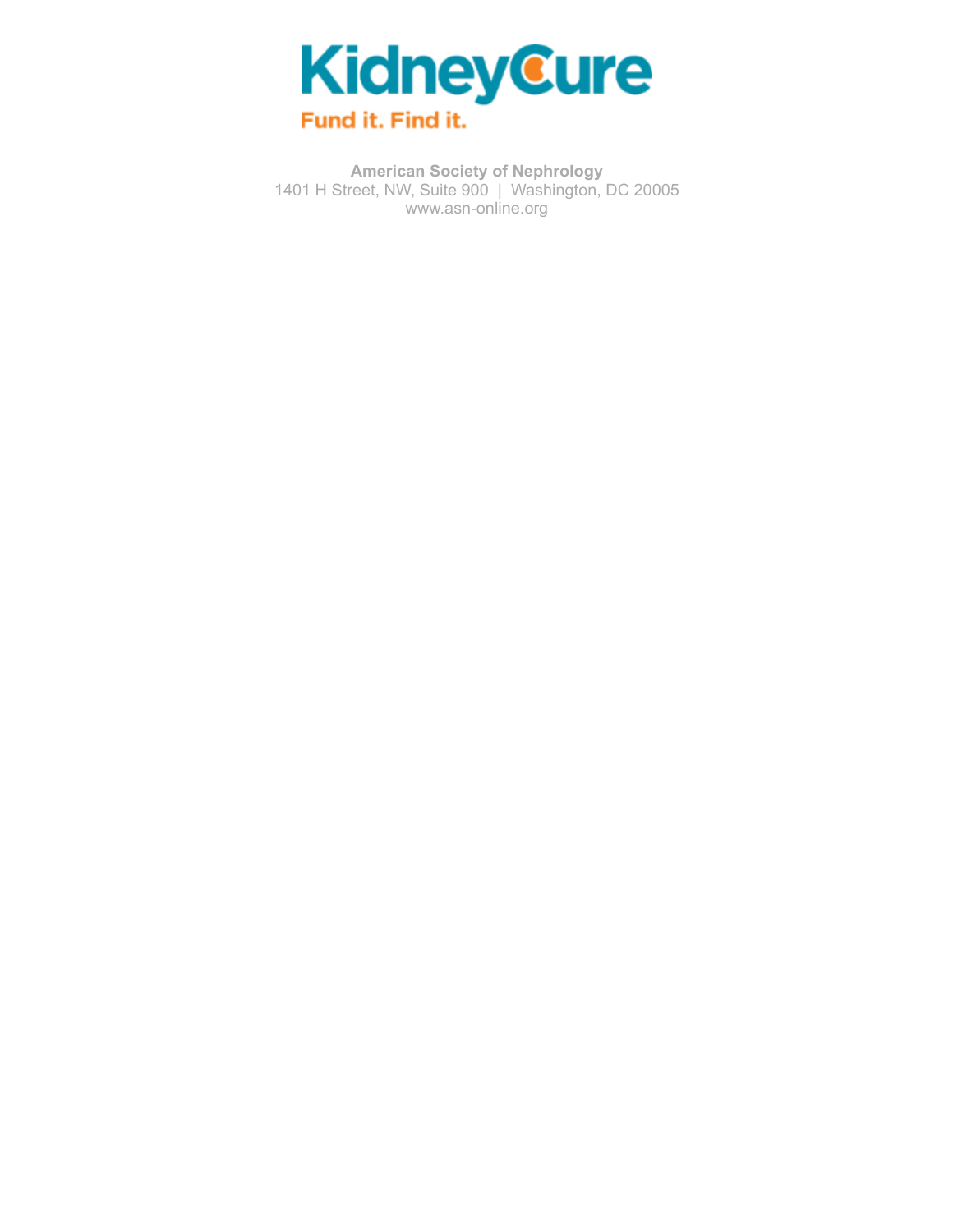Gentzon Hall, MD, PhD, received the inaugural **American Society of** [Nephrology-Harold Amos Medical Faculty Development Program](https://www.kidneycure.org/grants/faculty-development.aspx) Award in 2016 for his project titled, "Novel Gene Discovery in African Americans with Hereditary Focal Segmental Glomerulosclerosis." An Assistant Professor of Medicine at Duke University School of Medicine, Dr. Hall studies the molecular underpinnings of podocyte injury and dysfunction in nephrotic syndrome (NS) with a goal to employ novel discoveries in renal genetics to develop therapies and diagnostic tools for patients with NS. In the following interview recorded in April 2022, Dr. Hall shares more about his research, inspirations, and how receiving the award in 2016 impacted his career.



#### *How did you develop an interest in medicine and what led you to focus on kidney research?*

I've always loved science, but I became interested in medicine in middle school. I am from Baltimore, MD and at the time, there was a health reporter, Dr. Winnie King, who appeared on the local nightly news. She is an ER physician, and I really enjoyed her presentations on various health-related subjects. I was captivated by her presentations—she was smart and funny—and I wanted to know more about what life was like for her. My parents managed to arrange for me to shadow her in the ER and the experience inspired me. She did everything you would need to do to capture a young kid's interest. She had a white coat waiting for me when I arrived at the ER and introduced me as "future Dr. Hall." I observed her interactions with nursing staff and other physicians and her manner with patients left an indelible impression on me. Prior to that experience, I was primarily interested in oceanography, but after my experiences with Dr. King, I began to focus on the pursuit of medicine.

In high school I got an opportunity to participate in a NIH-sponsored summer internship program at the University of Maryland at Baltimore. The first mentor I worked with was a nephrologist, Dr. Michael Hise. He was a really smart African American physician scientist with a basic science laboratory focused on tubular physiology and cellular signaling. At the time, I thought that I wanted to be a cardiac surgeon, but over the course of the summer, he encouraged me to consider nephrology and basic science research. He allowed me to shadow him in clinic which provided me with my first opportunity to see how clinical and research activities could come together. The experience was transformative, and it fueled a new ambition to pursue dual degree training, MD/PhD. I participated in other NIH-sponsored summer internship programs throughout high school and college, which highlights the value of early investment. Dr. Jordan Warnick at the University of Maryland coordinated the programs and I owe him a great deal for his support.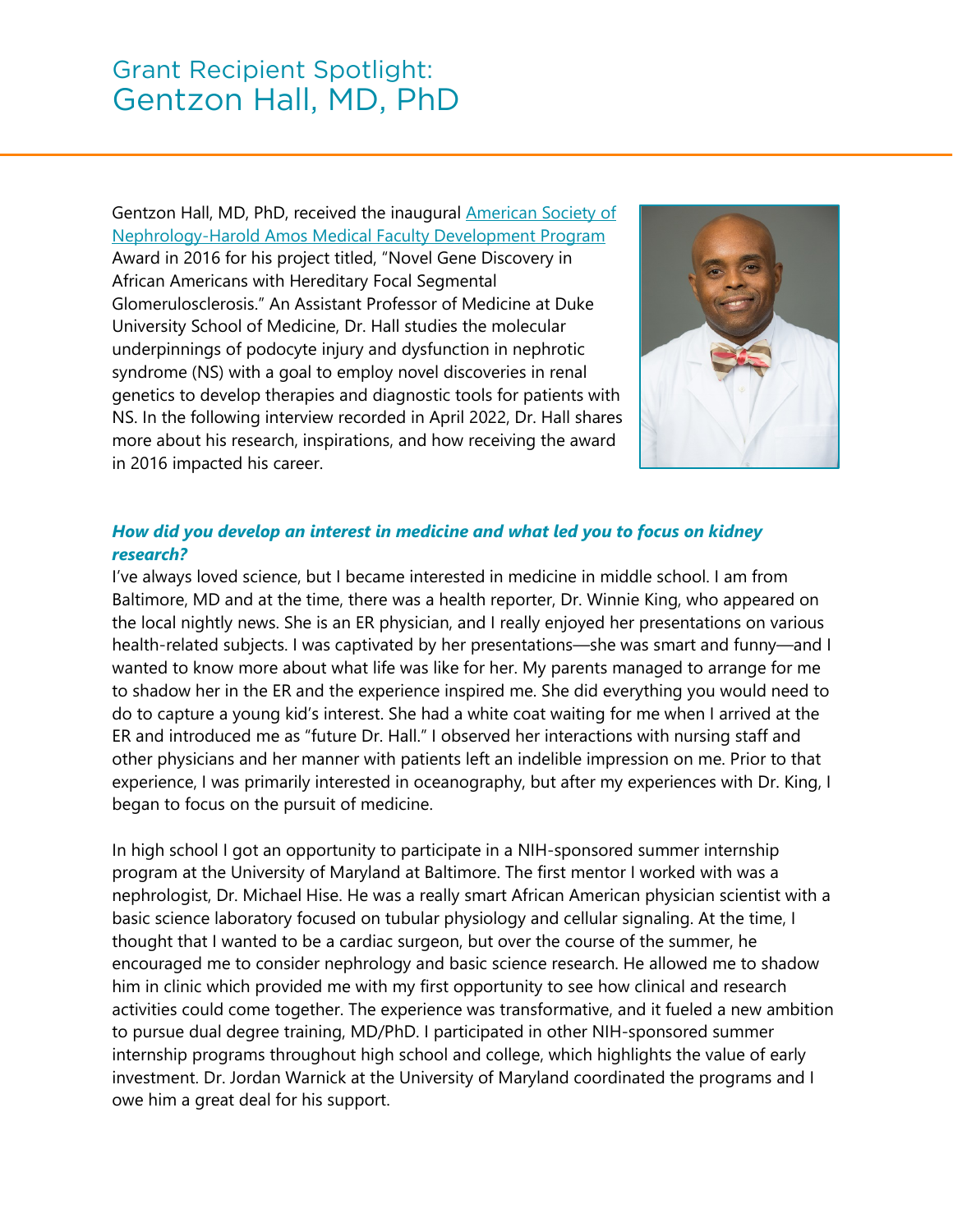My real interest in nephrology came when I got to Duke for Internal Medicine residency. They had what was called an Intern-Only Service at that time. This was an immersive experience where interns would cover the renal service overnight, and then report to the attending physician and fellow the next morning. It was, by far, the most impactful experience I had during residency. It was during this rotation that I first met Michelle Winn. Michelle came along as the attending physician during my second or third week on service. She shepherded me through my Nephrology rotation, making sure I knew I had support. That was not something that had happened up to that point; it was impressive. We discussed my research interests and the work of her lab. Sometime before the end of her time on service, Michelle told me, "You're going to do great here. You'll probably go on to do a nephrology fellowship and come work in my lab." She was right and I joined her lab in 2010.

*More information on Michelle Winn, MD, FASN, and her groundbreaking work, including a tribute by Dr. Hall, can be found here: [https://www.kidneynews.org/view/post/features/recognizing-those](https://www.kidneynews.org/view/post/features/recognizing-those-who-have-changed-nephrology--michelle-winn--md--fasn.xml)[who-have-changed-nephrology--michelle-winn--md--fasn.xml.](https://www.kidneynews.org/view/post/features/recognizing-those-who-have-changed-nephrology--michelle-winn--md--fasn.xml)*

*What led you to apply for the ASN-Harold Amos Medical Faculty Development Program?* I applied to the Harold Amos program during a difficult time of transition. Michelle had passed away the year before, and I was unsure about my research direction without her sponsorship. I decided to apply to the program when I looked at the list of National Advisory Committee members and recognized many names that Michelle had mentioned over the years. Her senior mentee at the time, Dr. Rasheed Gbadegesin, agreed that it was a great opportunity and supported me in preparing the application.

I was invited to come in for an interview, the second phase of the application process, and was nervous the entire time. I felt the science was good and representative of Michelle and her research program, but I wanted to give the committee a true sense of my commitment to the families with kidney disease that we study and how my work could help them. I think I managed to convince them. It was really generous of them to support the work, and it gave me a huge boost of confidence in her absence.

I have been telling people about the program ever since. It is the type of award and the type of experience that I think every minority investigator should have. Of course, it is a competitive award, but the support that the program provides is invaluable. The NAC members and the AMFDP administrative staff are fully committed to nurturing you and helping you to develop into the scientist that you want to be. It was exactly what I needed at that point in time.

*You received the ASN-Harold Amos Medical Faculty Development Program Award in 2016 for your project titled, "Novel Gene Discovery in African Americans with Hereditary Focal Segmental Glomerulosclerosis." Has your research stayed on this path? How did receiving the grant impact your career and subsequent research?*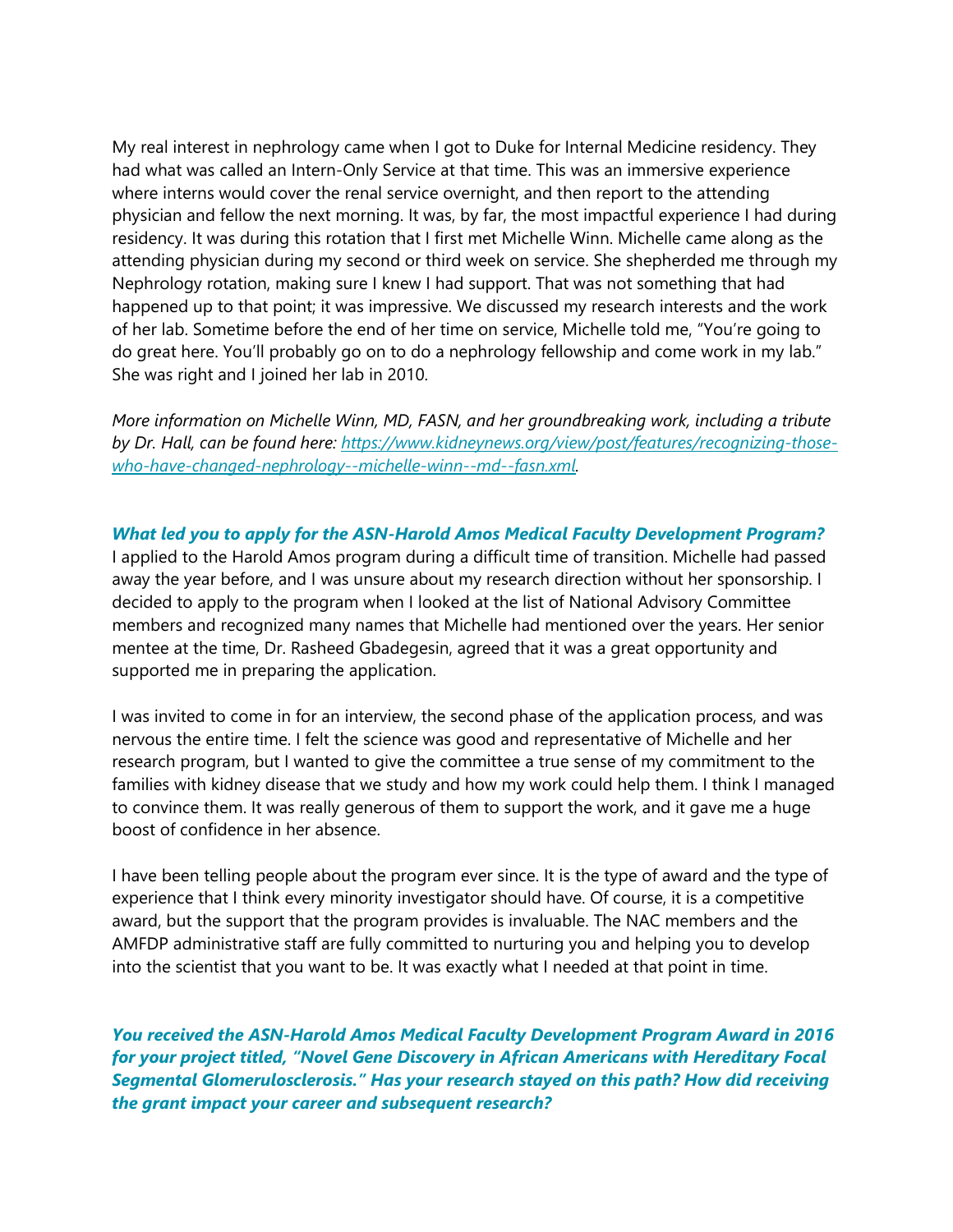My research is still focused on the genetics and biochemistry of podocyte injury in nephrotic syndrome. Of the work that I initially proposed for the award, some has been completed and other aspects have matured and continue to grow. The award allowed me to establish a broad network of collaboration across the country and in other areas of the world, including India, China, and Germany. Through these partnerships, I have managed to enroll more families in our FSGS study, and enhance the sophistication of our functional biochemical analyses.

The prestige of the Amos award also expanded my opportunities in intangible ways. Sponsorship by the program amplifies your voice so you can be heard in spaces that might otherwise be difficult to access. Collaboration is essential to move science forward in this current environment, and the Amos award has been tremendously helpful to me in establishing these partnerships.

#### *How do you keep patients at the core of your work?*

Prior to the pandemic I had young learners coming into the lab regularly. One of the things I love to do is get young people excited about science, nephrology in particular. I invite high school students to do longitudinal studies with me for a year, usually during their senior year. In addition to providing them with a general understanding of what a podocyte is, what it does, and why it's important, I try to get them to embrace the families that we are studying. I've found that personalizing the work in this way helps them to invest in the projects, and it builds an attitude of enthusiasm and endurance. No matter what contribution students make to the larger effort, they recognize it as a service to families and it becomes rewarding for them. That was one of the main lessons I learned from Michelle.

#### *What are other ways the kidney community can support research and investigators?*

The experience I had as an Amos Scholar is one I wish was available for every URiM (underrepresented in medicine) junior faculty member interested in the biomedical sciences. It can be a struggle for URiM faculty to navigate academic environments, which can be hostile and predatory, especially at vulnerable points of transition. In addition to good mentorship, sponsorship is critical for the long-term success of URiM junior faculty. This is where I found the Amos program to be most helpful. Continued support of the Amos program and other programs of this type should be prioritized so that URiM faculty can develop and contribute in academic environments.

#### *You currently serve on ASN's Policy and Advocacy Committee and the Kidney360 Editorial Board. What excites you about this work?*

I honestly feel like I owe it to Michelle to work beyond the lab. With the Policy and Advocacy [Committee \(PAAC\),](https://www.asn-online.org/about/committees/committee.aspx?panel=PAAC) it is a real honor to partner with patients in advocating for their needs with law makers. My time with the PAAC has exposed me to another component of the broader kidney health mission that I believe will remain a part of the way that I serve.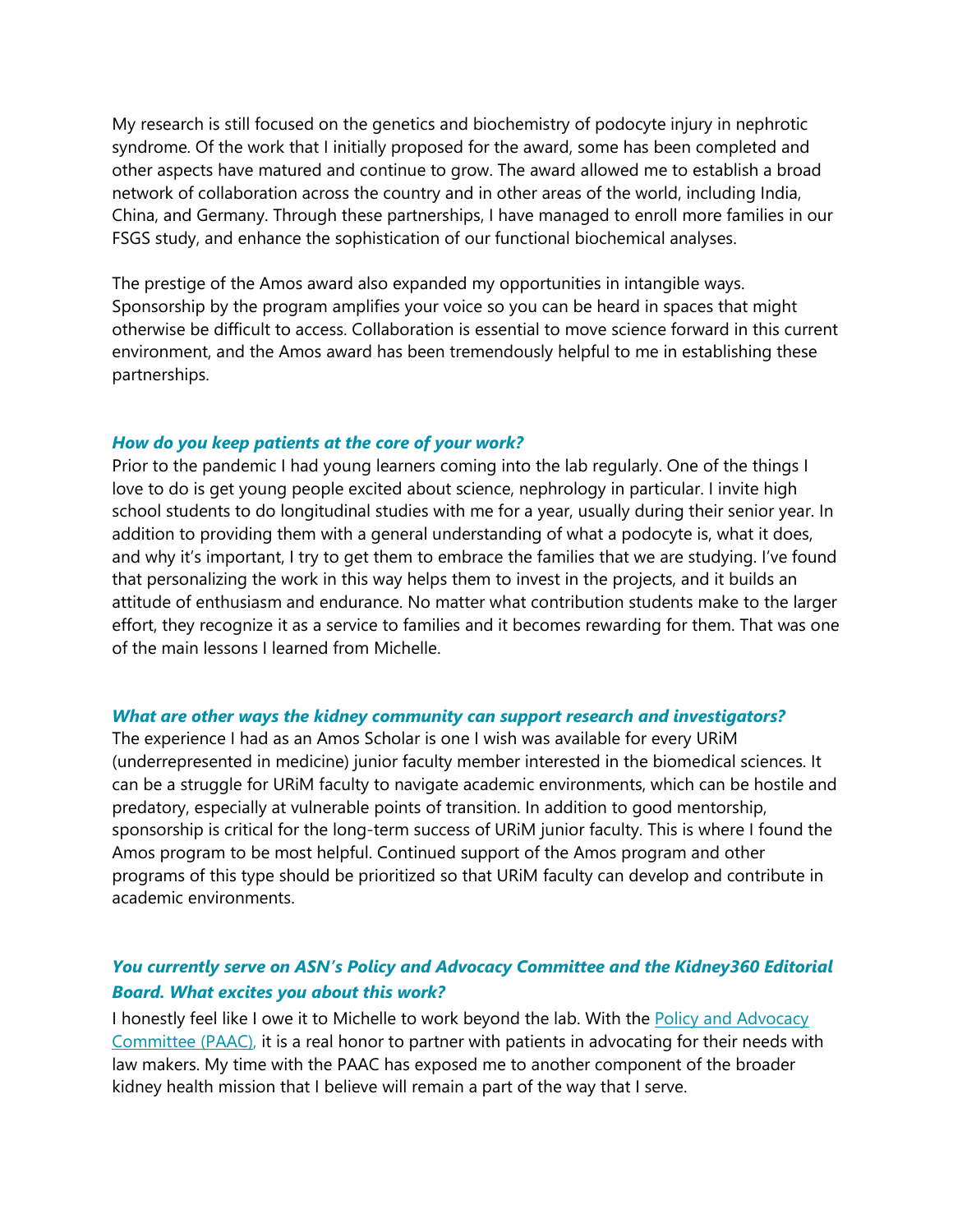As for *[Kidney360](https://kidney360.asnjournals.org/)*, I enjoy being a part of the scientific process at all levels. My role on the editorial board affords me the opportunity to evaluate the scientific literature and participate in processes that promote research integrity and scientific advancement.

#### *What are your other interests and hobbies?*

Most of my hobbies revolve around my children. Luckily, they're a lot of fun. They are hard to put to bed, but the hours they are supposed to be awake are really fulfilling and I'm grateful for them. My wife Rasheed Hall and I are both music enthusiasts. We love to read and spend quite time together when we can steal it. Hopefully, as things return to normal, we can resume some of the activities we enjoy the most, traveling to the beach and visiting family.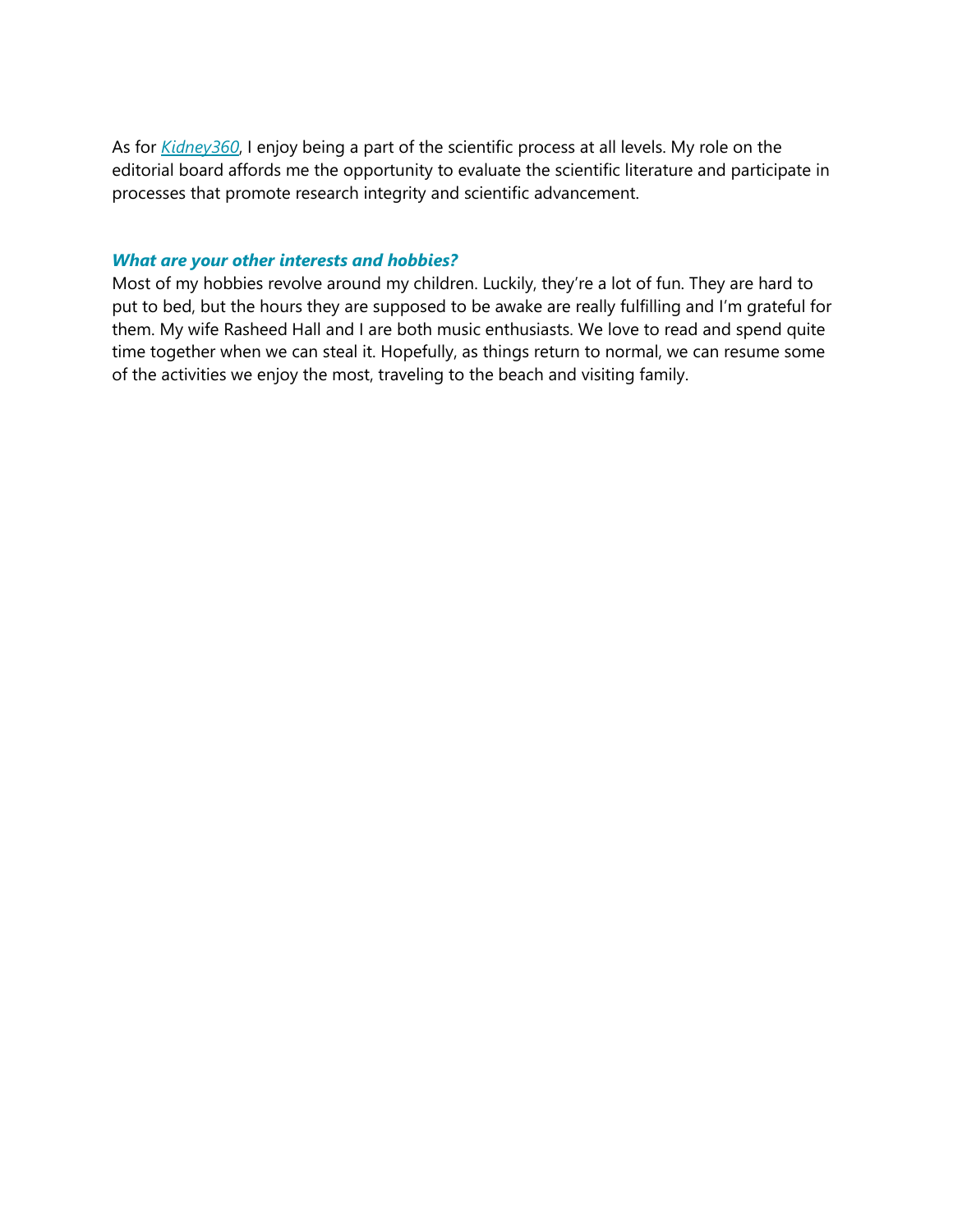## KidneyCure Fund it. Find it.

### **Grant Recipients at Work**

Highlights of recent works and publications as submitted by current and former KidneyCure grant recipients. Grant award year is indicated in parentheses.

#### Matthew K. Abramowitz, MD, MS, FASN (2013)

• [Step Length and Fall Risk in Adults with Chronic Kidney Disease: A Pilot Study](https://bmcnephrol.biomedcentral.com/articles/10.1186/s12882-022-02706-w)

#### David J. Askenazi, MD, MS, FASN (2011)

- [Maternal Hypertension Disorders and Neonatal Acute Kidney Injury: Results from the AWAKEN](https://pubmed.ncbi.nlm.nih.gov/35196719/) **[Study](https://pubmed.ncbi.nlm.nih.gov/35196719/)**
- [Gestational Age, Sex, and Time Affect Urine Biomarker Concentrations in Extremely Low](https://pubmed.ncbi.nlm.nih.gov/34845352/) [Gestational Age Neonates](https://pubmed.ncbi.nlm.nih.gov/34845352/)
- [Retrospective Analysis Comparing Complication Rates of Centrifuge Vs Membrane-Based](https://pubmed.ncbi.nlm.nih.gov/35137962/) [Therapeutic Plasma Exchange in the Pediatric Population](https://pubmed.ncbi.nlm.nih.gov/35137962/)

#### Massimo Attanasio, MD (2010)

• [A Splice Site Mutation in The TSEN2 Causes a New Syndrome with Craniofacial and Central](https://pubmed.ncbi.nlm.nih.gov/34964109/) [Nervous System Malformations, and Atypical Hemolytic Uremic Syndrome](https://pubmed.ncbi.nlm.nih.gov/34964109/)

Ulf H. Beier, MD, DrMed (2017)

• [Kynurenine Induces T Cell Fat Catabolism and Has Limited Suppressive Effects In Vivo](https://www.sciencedirect.com/science/article/pii/S2352396421005284) o Editorial: [T cell fat catabolism: A novel target for kynurenine?](file://asn8.hq.asn-online.org/development/ASN%20Foundation%20for%20Kidney%20Research/2022/Newsletters/March%202022/o%09https:/www.sciencedirect.com/science/article/pii/S2352396421005739)

Wei Chen, MD, MS, FASN (2017)

• [Cardiometabolic Syndrome and Vascular Calcification](https://e-cmsj.org/DOIx.php?id=10.51789/cmsj.2022.2.e2)

Irene Chernova, MD, PhD (2020)

• [Lupus Nephritis and Beyond: Kidney-Intrinsic Genetic Risk for Antibody Deposition](https://pubmed.ncbi.nlm.nih.gov/35028618/)

#### Tushar Chopra, MD, FASN (2019)

• [Pathophysiology, Evaluation, and Treatment of Hypokalemia. Nephrology Self-Assessment](https://nephsap.org/view/journals/nephsap/20/2/article-p102.xml) [Program; Electrolytes and Acid-Base Disorders](https://nephsap.org/view/journals/nephsap/20/2/article-p102.xml)

Samira S. Farouk, MD, MS, FASN (2020)

- [Reenvisioning the Kidney Donor Risk Index without Race](https://www.kidneynews.org/view/journals/kidney-news/14/1/article-p9_4.xml)
- [#NephMadness 2022: Meet the Gamemakers](https://ajkdblog.org/2022/02/25/nephmadness-2022-meet-the-gamemakers/)
- [Making Challenging Topics Engaging, One Tweet at a Time](https://reports.mountsinai.org/article/NEPH2022_6_Social-Media-and-Fellow-Education)

Alexander H. Flannery, PharmD, PhD (2020)

• [RAS Inhibition and Sepsis-Associated Acute Kidney Injury](https://www.sciencedirect.com/science/article/abs/pii/S0883944122000041)

Mark R. Hanudel, MD, MS, FASN (2020)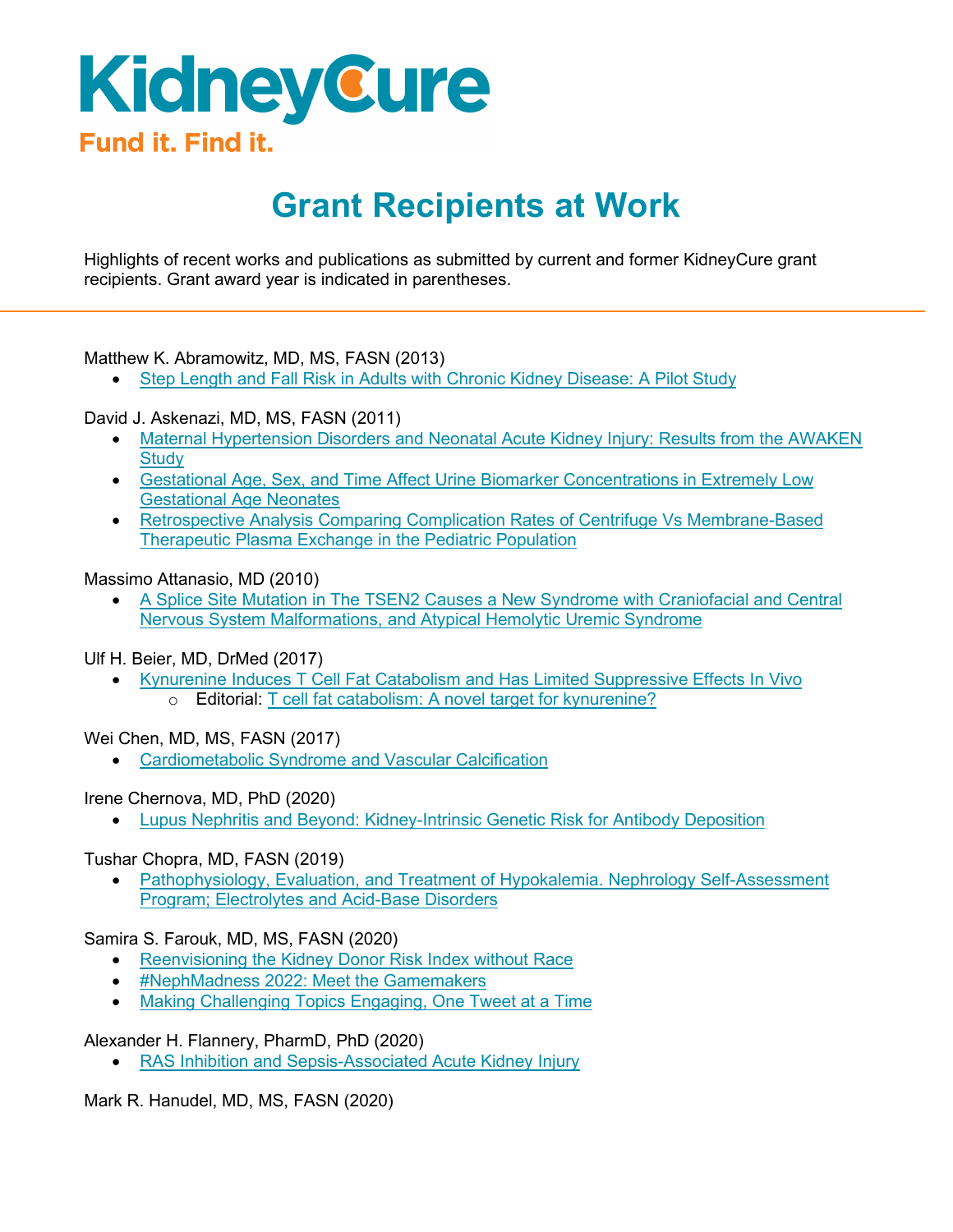• [A Review of Ferric Citrate Clinical Studies, and the Rationale and Design of the Ferric Citrate](https://pubmed.ncbi.nlm.nih.gov/35237863/)  [and Chronic Kidney Disease in Children \(FIT4KiD\) Trial](https://pubmed.ncbi.nlm.nih.gov/35237863/)

Caroline M. Hsu, MD (2021)

- Publications:
	- o [Kidney Recovery and Death in Critically Ill Patients With COVID-19-Associated Acute](https://www.ajkd.org/article/S0272-6386(21)01013-1/fulltext)  [Kidney Injury Treated with Dialysis: The STOP-COVID Cohort Study](https://www.ajkd.org/article/S0272-6386(21)01013-1/fulltext)
	- o [Seroresponse to SARS-CoV-2 Vaccines among Maintenance Dialysis Patients over 6](https://cjasn.asnjournals.org/content/17/3/403)  **[Months](https://cjasn.asnjournals.org/content/17/3/403)**
- Press:
	- o [Egfr, Urine Output Linked with Lack of Kidney Recovery Among ICU Patients with](https://www.healio.com/news/nephrology/20220302/egfr-urine-output-linked-with-lack-of-kidney-recovery-among-icu-patients-with-covid19?utm_source=selligent&utm_medium=email&utm_campaign=news&M_BT=2090046349342)  [COVID-19](https://www.healio.com/news/nephrology/20220302/egfr-urine-output-linked-with-lack-of-kidney-recovery-among-icu-patients-with-covid19?utm_source=selligent&utm_medium=email&utm_campaign=news&M_BT=2090046349342)
	- o [New Data on the Effects Of COVID-19 Vaccination in Patients on Dialysis](https://www.eurekalert.org/news-releases/942709)

Sarah C. Huen, MD, PhD (2016)

• [Fasting-Induced Renal HMGCS2 Expression Does Not Contribute to Circulating Ketones](https://journals.physiology.org/doi/abs/10.1152/ajprenal.00447.2021)

Eirini Kefalogianni, PhD (2021)

- [Identification Of Kidney Injury Released Circulating Osteopontin as Causal Agent of Respiratory](https://www.science.org/doi/10.1126/sciadv.abm5900?url_ver=Z39.88-2003&rfr_id=ori:rid:crossref.org&rfr_dat=cr_pub%20%200pubmed)  **[Failure](https://www.science.org/doi/10.1126/sciadv.abm5900?url_ver=Z39.88-2003&rfr_id=ori:rid:crossref.org&rfr_dat=cr_pub%20%200pubmed)**
- Soluble Forms of Cytokine and Growth Factor Receptors: Mechanisms of Generation and [Modes of Action in the Regulation of Local and Systemic Inflammation](file://asn8.hq.asn-online.org/development/ASN%20Foundation%20for%20Kidney%20Research/2022/Newsletters/March%202022/%E2%80%A2%09https:/febs.onlinelibrary.wiley.com/doi/10.1002/1873-3468.14305)

#### Eugene Lin, MD, MS, FASN (2021)

- Publications:
	- o [Patient Frailty and Functional Use of Hemodialysis Vascular Access: A Retrospective](https://www.ajkd.org/article/S0272-6386(21)01021-0/fulltext)  [Study of the US Renal Data System](https://www.ajkd.org/article/S0272-6386(21)01021-0/fulltext)
	- o [Time to Invest in the Future: Assessing the Cost-Effectiveness of Empagliflozin in](https://www.ajkd.org/article/S0272-6386(21)01012-X/fulltext)  [Diabetic Kidney Disease](https://www.ajkd.org/article/S0272-6386(21)01012-X/fulltext)
	- o [Four Policies that Every Nephrologist Should be Aware of in 2022. Kidney News.](http://onlinedigeditions.com/publication/?m=15191&i=732961&p=16&ver=html5)  [American Society of Nephrology](http://onlinedigeditions.com/publication/?m=15191&i=732961&p=16&ver=html5)
- Press:
	- o [Frailty Correlates with Longer Times to Vascular Access Functional Use](https://www.healio.com/news/nephrology/20211220/frailty-correlates-with-longer-times-to-vascular-access-functional-use)
	- o [Higher Frailty May Delay Vascular Access Maturation in Dialysis Patients](https://medicaldialogues.in/nephrology/news/higher-frailty-may-delay-vascular-access-maturation-in-dialysis-patients-89568)

Amar J. Majmundar, MD, PhD (2018, 2020)

• [A Novel form of Familial Vasopressin Deficient](https://pubmed.ncbi.nlm.nih.gov/35137152/) Diabetes Insipidus Transmitted in an X-linked [Recessive Manner](https://pubmed.ncbi.nlm.nih.gov/35137152/)

Roy O. Mathew, MD, FASN (2000)

- [Coronary Artery Disease in Chronic Kidney Disease: Need for a Heart-Kidney Team-Based](https://pubmed.ncbi.nlm.nih.gov/34950244/)  [Approach](https://pubmed.ncbi.nlm.nih.gov/34950244/)
- Advanced CKD, Delta Troponins, Mortality: A Step Toward a Customized Approach During a [Perilous Transition?](https://pubmed.ncbi.nlm.nih.gov/35086655/)

Tanecia Mitchell, PhD (2021)

• [Acclimation to a High-Salt Diet Is Sex Dependent](https://www.ahajournals.org/doi/10.1161/JAHA.120.020450?url_ver=Z39.88-2003&rfr_id=ori:rid:crossref.org&rfr_dat=cr_pub%20%200pubmed)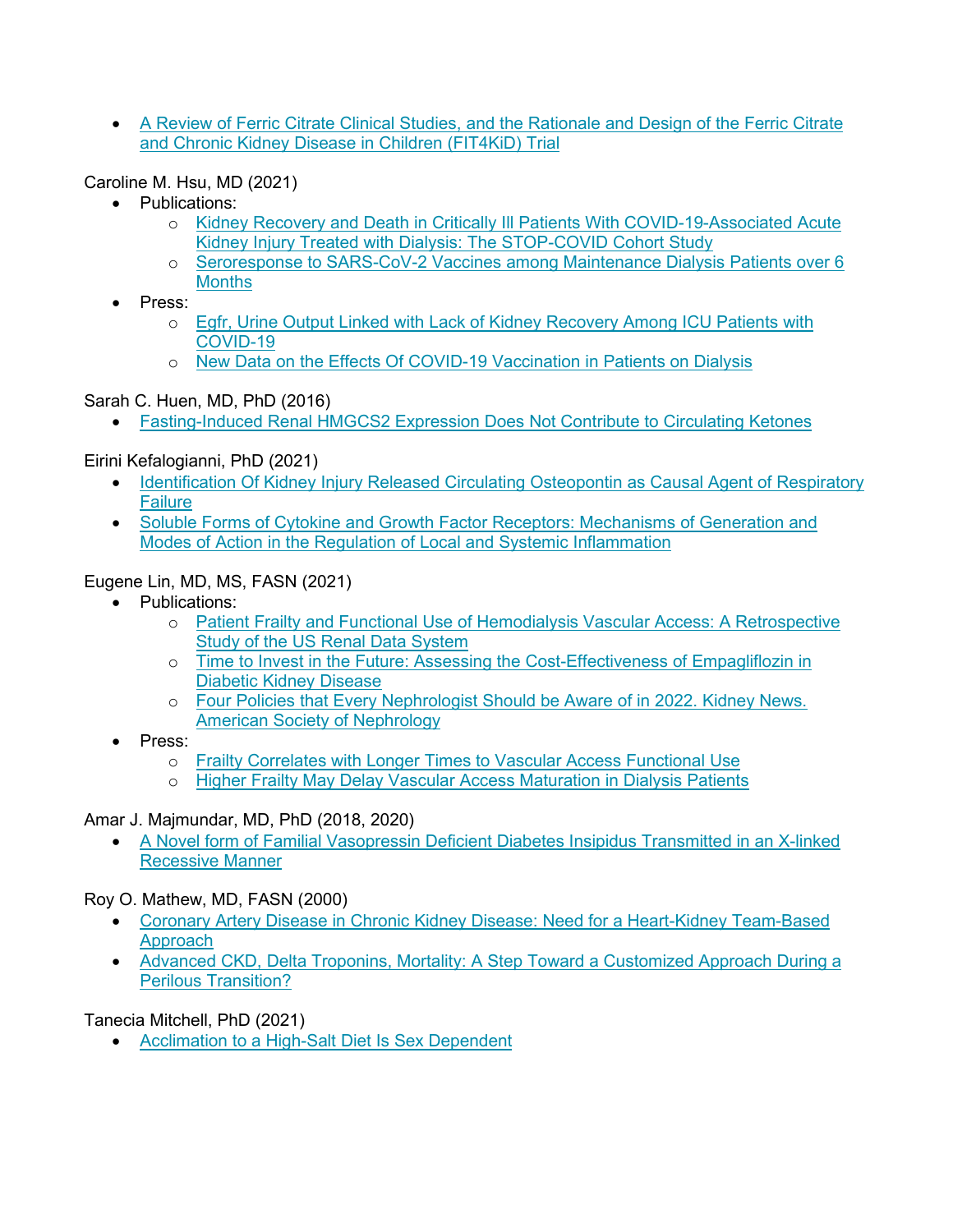#### Naoka Murakami, MD, PhD, FASN (2019)

- Publications:
	- o Overexpression [of PD-1 on T cells Promotes Tolerance in Cardiac Transplantation via](https://pubmed.ncbi.nlm.nih.gov/34752418/)  [ICOS-Dependent Mechanism](https://pubmed.ncbi.nlm.nih.gov/34752418/)
	- o [Inpatient Kidney Palliative Care for Kidney Transplant Recipients with Failing Allografts](https://pubmed.ncbi.nlm.nih.gov/35243310/)
- New Article:
	- o [More Research Examining Palliative Care in Patients with Allograft Failure Needed](https://www.healio.com/news/nephrology/20220114/more-research-examining-palliative-care-in-patients-with-allograft-failure-needed)

Javier A. Neyra, MD, MS, FASN (2014)

• [RAS Inhibition and Sepsis-Associated Acute Kidney Injury](https://pubmed.ncbi.nlm.nih.gov/35085853/)

#### Aneta J. Przepiorski, PhD (2019)

- [Modeling Oxidative Injury Response in Human Kidney](https://urldefense.proofpoint.com/v2/url?u=https-3A__nam12.safelinks.protection.outlook.com_-3Furl-3Dhttps-253A-252F-252Fwww.doi.org-252F10.1186-252Fs13287-2D022-2D02752-2Dz-26data-3D04-257C01-257CANETA-2540pitt.edu-257C76f8bf0fbb204e3f333d08da07a59c1b-257C9ef9f489e0a04eeb87cc3a526112fd0d-257C1-257C0-257C637830705698027457-257CUnknown-257CTWFpbGZsb3d8eyJWIjoiMC4wLjAwMDAiLCJQIjoiV2luMzIiLCJBTiI6Ik1haWwiLCJXVCI6Mn0-253D-257C3000-26sdata-3DPKx6zEgM4DA12yrErvGDGshhdQmS5ZmyQjcqF06siSA-253D-26reserved-3D0&d=DwMF-g&c=euGZstcaTDllvimEN8b7jXrwqOf-v5A_CdpgnVfiiMM&r=_Jl0ndjokLzIimSq7avr7hGQu2HvHhM45HIPePMLg3A&m=g_EhnJeLAi4XvmmG19GlNT6UjSKFGcTE509q-iaCTS8&s=YdD0VBCbJAl7xdSLUqKzj3UTY_bO5g-obFSKbY-80Fg&e=) Organoids
- [Validation Of HDAC8 Inhibitors as Drug Discovery Starting Points to Treat Acute Kidney Injury](https://urldefense.proofpoint.com/v2/url?u=https-3A__nam12.safelinks.protection.outlook.com_-3Furl-3Dhttps-253A-252F-252Fwww.doi.org-252F10.1021-252Facsptsci.1c00243-26data-3D04-257C01-257CANETA-2540pitt.edu-257C76f8bf0fbb204e3f333d08da07a59c1b-257C9ef9f489e0a04eeb87cc3a526112fd0d-257C1-257C0-257C637830705698027457-257CUnknown-257CTWFpbGZsb3d8eyJWIjoiMC4wLjAwMDAiLCJQIjoiV2luMzIiLCJBTiI6Ik1haWwiLCJXVCI6Mn0-253D-257C3000-26sdata-3DnJlsLHq-252Bi-252Bhnbu6LYqGUCm6z65cqSWbSyoMx0xYH4Iw-253D-26reserved-3D0&d=DwMF-g&c=euGZstcaTDllvimEN8b7jXrwqOf-v5A_CdpgnVfiiMM&r=_Jl0ndjokLzIimSq7avr7hGQu2HvHhM45HIPePMLg3A&m=g_EhnJeLAi4XvmmG19GlNT6UjSKFGcTE509q-iaCTS8&s=qR4-fhd7KSnVSxiYTLKc-EYDDIW8k3nS7ABDngECv6c&e=)

#### Rhiannon Deierhoi Reed, DrPH (2018)

- [A Lay Navigator-Led, Early Palliative Care Intervention for African American and Rural Family](https://pubmed.ncbi.nlm.nih.gov/34874061/)  [Caregivers of Individuals with Advanced Cancer \(Project Cornerstone\): Results of a Pilot](https://pubmed.ncbi.nlm.nih.gov/34874061/)  [Randomized Trial](https://pubmed.ncbi.nlm.nih.gov/34874061/)
- [First Clinical-Grade Porcine Kidney Xenotransplant Using a Human Decedent Model](https://pubmed.ncbi.nlm.nih.gov/35049121/)
- [Donor-Reported Barriers to Living Kidney Donor Follow-Up](https://pubmed.ncbi.nlm.nih.gov/35184328/)

#### Fahad Saeed, MD, MBBS, FASN (2019)

- Publications:
	- o [Outcomes Following In-Hospital Cardiopulmonary Resuscitation in People Receiving](https://pubmed.ncbi.nlm.nih.gov/35086655/)  [Maintenance Dialysis](https://pubmed.ncbi.nlm.nih.gov/35086655/)
		- Editorial: [In-Hospital Cardiopulmonary Resuscitation in Patients Receiving](https://www.ncbi.nlm.nih.gov/pmc/articles/PMC8767139/)  Maintenance Dialysis: Glass Half Full or Half Empty?
	- o [Enabling Patient Choice: The "Deciding Not to Decide" Option for Older Adults Facing](https://pubmed.ncbi.nlm.nih.gov/35169067/)  [Dialysis Decisions](https://pubmed.ncbi.nlm.nih.gov/35169067/)

#### Dorry L. Segev, MD, PhD (2009)

- Publications:
	- o [SARS-Cov-2 Antibody Testing for Transplant Recipients: A Tool to Personalize](https://pubmed.ncbi.nlm.nih.gov/35119179/)  [Protection Versus COVID-19](https://pubmed.ncbi.nlm.nih.gov/35119179/)
	- o [Prevalence and Durability of SARS-Cov-2 Antibodies Among Unvaccinated US Adults](https://pubmed.ncbi.nlm.nih.gov/35113143/)  [by History of COVID-19](https://pubmed.ncbi.nlm.nih.gov/35113143/)
	- o [Revision of Frailty Assessment in Kidney Transplant Recipients: Replacing Unintentional](https://pubmed.ncbi.nlm.nih.gov/34953170/)  [Weight Loss with CT-Assessed Sarcopenia in the Physical Frailty Phenotype](https://pubmed.ncbi.nlm.nih.gov/34953170/)
- Press:
	- o [The Millions of People Stuck in Pandemic Limbo](file://asn8.hq.asn-online.org/development/ASN%20Foundation%20for%20Kidney%20Research/2022/Newsletters/March%202022/o%09https:/www.theatlantic.com/health/archive/2022/02/covid-pandemic-immunocompromised-risk-vaccines/622094/)
	- o [For Millions of Vulnerable People, COVID-19 is Far From Over](https://www.nationalgeographic.com/science/article/for-millions-of-vulnerable-people-covid-19-is-far-from-over)
	- o [When Three Shots Are Not Enough](file://asn8.hq.asn-online.org/development/ASN%20Foundation%20for%20Kidney%20Research/2022/Newsletters/March%202022/o%09https:/www.nytimes.com/2022/01/03/us/additional-doses-covid-vaccine.html)
- Op-Ed: [How to Make the Pandemic Better for the Immune Compromised](https://www.nytimes.com/2022/01/13/opinion/omicron-immunocompromised.html)

#### Nikolaos Skartsis, MD, PhD (2017)

• IL-[6 and TNFα Drive Extensive Proliferation of Human Tregs Without Compromising Their](file://asn8.hq.asn-online.org/development/ASN%20Foundation%20for%20Kidney%20Research/2022/Newsletters/March%202022/%E2%80%A2%09https:/www.frontiersin.org/articles/10.3389/fimmu.2021.783282/full)  [Lineage Stability or Function](file://asn8.hq.asn-online.org/development/ASN%20Foundation%20for%20Kidney%20Research/2022/Newsletters/March%202022/%E2%80%A2%09https:/www.frontiersin.org/articles/10.3389/fimmu.2021.783282/full)